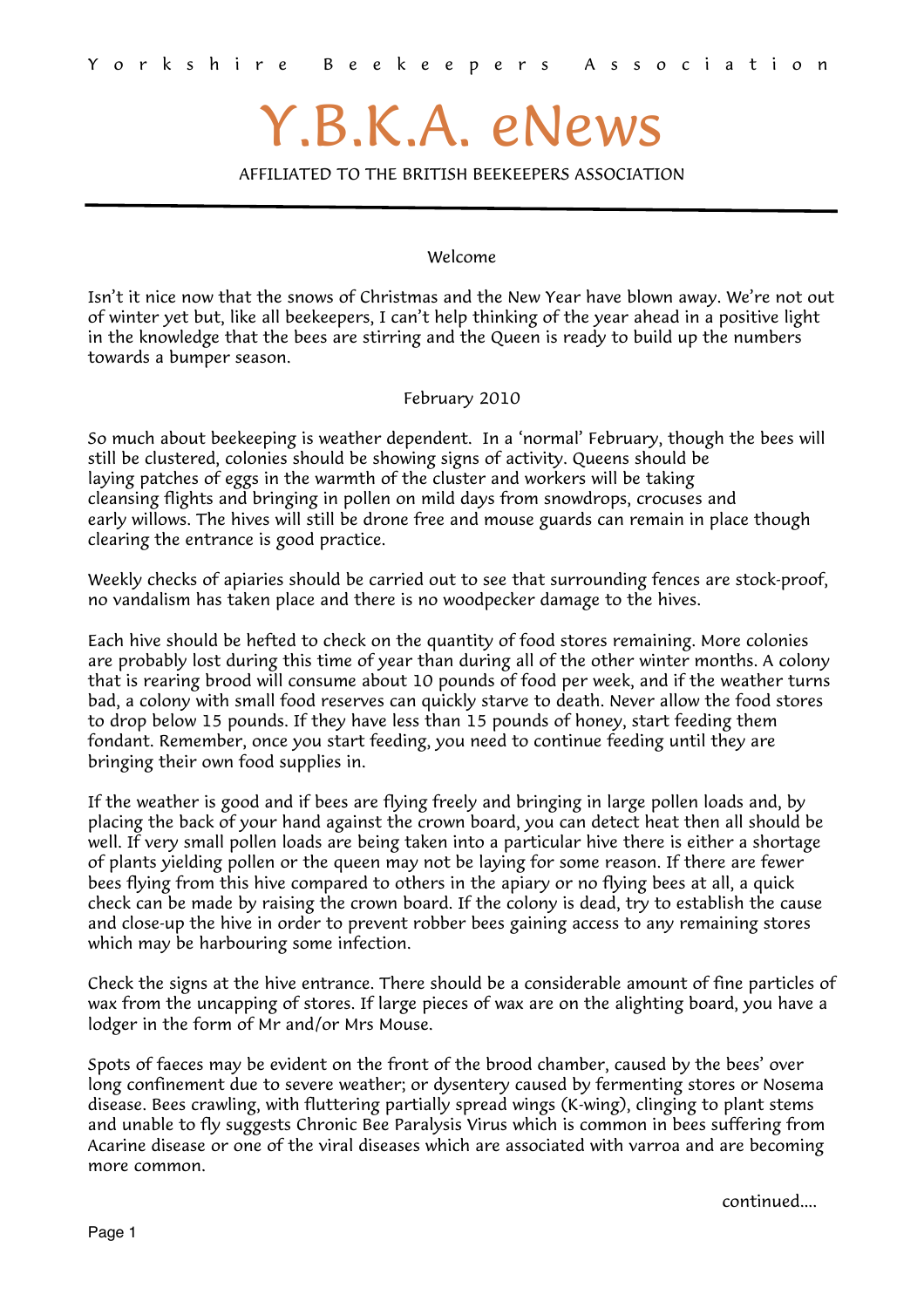If you use matches to ventilate the hive then around the middle of the month, in order to assist brood rearing by reducing heat loss, the matches should be removed from the rear of the crown board thus cutting off top ventilation. If you over-winter on open mesh floors then varroa trays should be inserted under open-mesh floors to cut off the cold air.

February is a good time to apply preservative to the hive. Every three or four years, during a spell of cold weather, if the outside of the hives are dry, they can be given a coat of liquid insecticide-free preservative. Choose a cold, windy day when few, if any, bees are flying. Paint, unless it is microporous, should not be used on wooden, single-walled hives as it prevents the wood from 'breathing' thus causing the hive walls to become saturated during winter, leading to a hive which has the comfort of a refrigerator. When the hive walls start to dry out, the paint will blister and flake off.

By the end of the month, new hives which were purchased in January should have been assembled and given a heavy coat of preservative if needed. Repairs should have been carried out on any spare equipment damaged during the previous season. New frames should be assembled and nailed. I have encountered a surprising number of beginners who have never been told to nail their brood and super frames, leading to disastrous consequences. I would advise beginners to purchase Hoffman self-spacing brood frames having 27mm (1 1/16") wide top bars and 35mm (1 3/8") wide side bars with internal grooves. With top bars 27mm wide, very little brace comb will be built between the frames. The grooves in the side bars act as a location for the wax foundation, leading to nice straight combs. Eleven frames will be required for a National brood chamber. Never use castellated spacers in the brood chamber as they make it impossible to slide frames along the runners.

For shallow honey-super frames, I consider Hoffman spacing to be a waste of money and a nuisance when uncapping. The Hoffman side bars get in the way of the uncapping knife. It is far better to purchase the cheaper 22mm (7/8") top and side bar frame. When using this frame with foundation in the super, it must be spaced using narrow plastic ends (35mm) during the first year until the foundation is drawn out, filled with honey, sealed and then extracted. The comb is then stored for use during the following year, when the narrow plastic ends can be replaced by wide plastic ends (47mm) or ten-slot castellated spacers. If wide spacing is used with foundation, the bees will probably draw extra combs in the space between the adjacent sheets of foundation. Eleven frames are required using narrow spacing, these will reduce to nine on wide or castellated spacing. In a good honey year, if you have two hundred supers to extract, a great deal of time is saved by using 22mm flat frames on castellated spacing giving nine frames per super. Only nine frames have to be uncapped and extracted instead of eleven and you get a heavier, more easily uncapped frame. Also, you get a heavier super because the nine-frame super has only ten air-spaces between the combs whereas the eleven-frame super has twelve air-spaces.

Jobs for February

In the Apiary Monitor hive entrance for build up of dead bees and blockage. Watch for pollen intake as an indication of egg laying Preserve equipment Plant some flowers that will provide food for your bees later in the year At the hive entrance check for disease

At Home Attend the February district meeting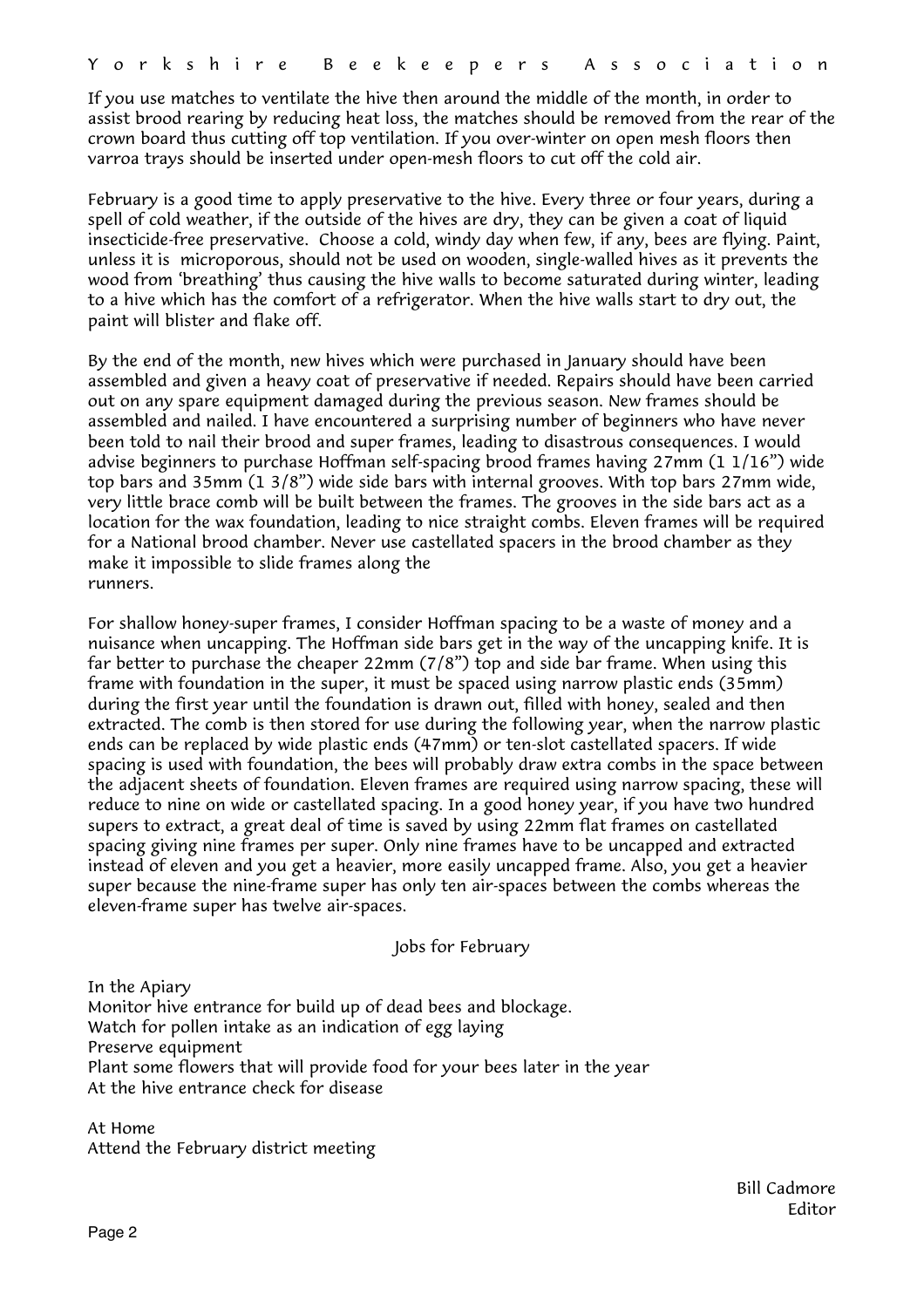### THE HEALTHY HIVE

The BBKA Pictorial Guide to a Healthy Hive - £12.85

Book Revue reply from B.B.K.A.

Thanks for taking the time to study the Guide and I fully appreciate your comments .

The H/H Guide concept was based on the idea of a 'pocket' sized book (admittedly you now need a fairly large pocket!) that could be used as an educational resource for new and improving beekeepers - particularly in an Apiary environment and as such I think it works extremely well. This is surely true as to date you are our only customer who has been disappointed!

The team consulted widely - both amongst fellow beekeepers, Defra, Fera, the NBU and various members of the BBKA Executive and committees before finalising the concept and sourcing the images. A rough draft was available for comment at the Spring Convention, some five months before publication, where it was to say the least enthusiastically received - not least by our sponsors.

Final proof copies - these were exactly as the printed copy you have with the exception of the bio laminate - were sent to Montpellier for entry into the 2009 Apimondia multi-media competition where it was awarded one of only two Gold Medals for a UK product - the other was for a website. This would suggest that it wasn't all that bad!

You probably know that BBKA sell a fully illustrated teaching aid in the Virtual Hive, which contains a full set of picture frames based on the same images of a hive, but none of the disease pictures. Many of these Virtual Hives have been supplied to BK Associations, the National Trust and a few agricultural or horticultural colleges as an educational aid.

I'm pleased to have received your feedback - although a little sad that you are not delighted with the product as so many of our customers clearly are. When we reprint we may be able to incorporate some extra pages - maybe for larger images, together with who knows what other nasties may lurk around the corner for the poor old honey bee.

Best wishes for the New Year

Roger Cullum-Kenyon, MD - BBKA Enterprises Ltd

### Get YBKAeNews Direct!

If you would like us to mail this enewsletter directly to your email address then send the following information

Title FirstName Surname Association emailaddress to [ybkanews@ntlworld.com](mailto:ybkanews@ntlworld.com) This information will be used only to send you YBKA information and will be held securely.

Regional Bee Inspector : Ivor Flatman NBU office: National Bee Unit, The Food and Environment Research Agency, Sand Hutton, York, UK, YO41 1LZ Email: [nbu@fera.gsi.gov.uk](mailto:nbu@fera.gsi.gov.uk) Telephone: 01904 462510 Web site:<https://secure.fera.defra.gov.uk/beebase/>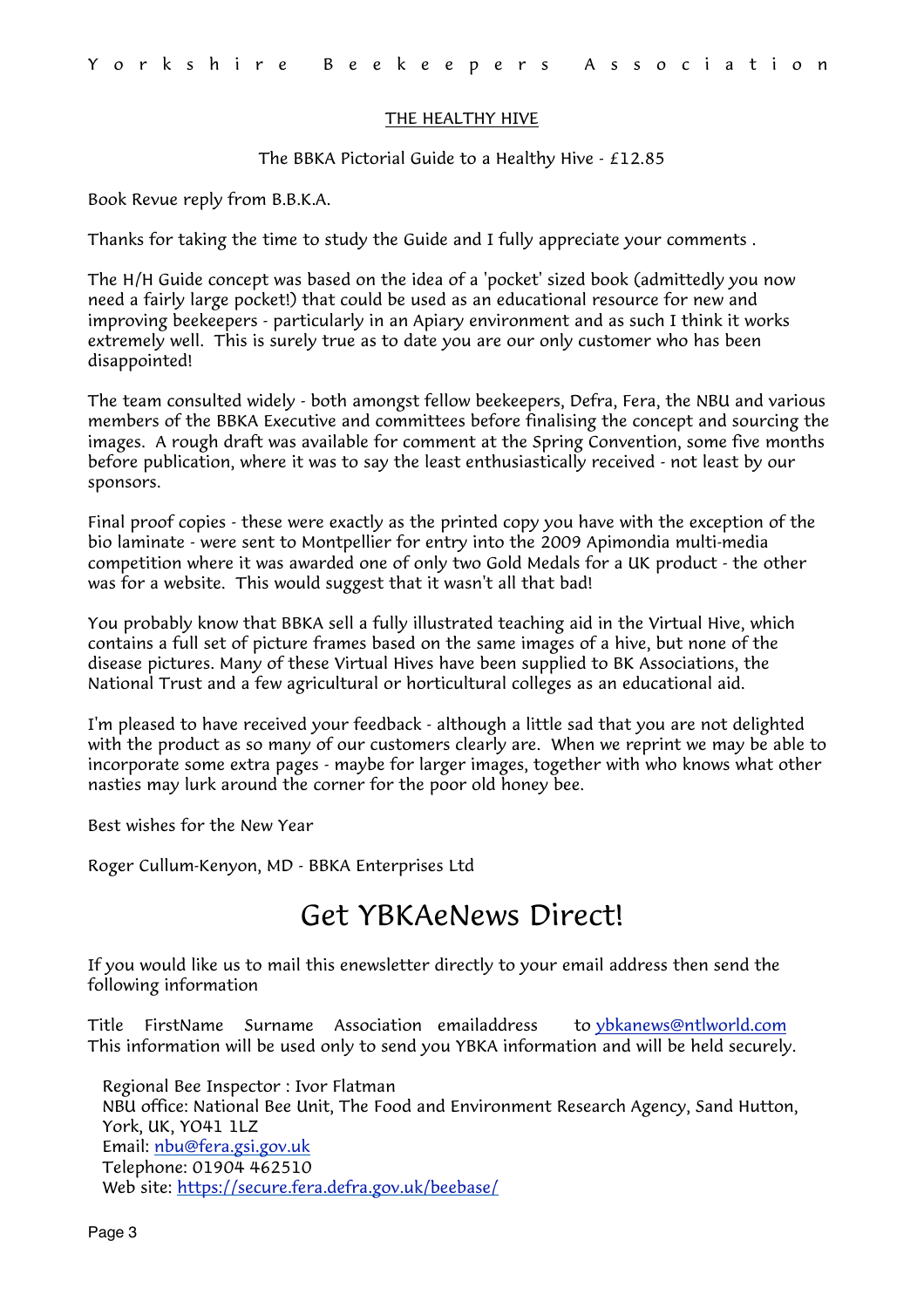### Slugs

### 100 Beekeepers Wanted

If you are a beekeeper who has problems with slugs getting into hives please read on....

Until three years ago I had never seen a slug inside a hive but during these damp years when some colonies have been weak I started to regularly find slugs in colonies. Over winter they are becoming worse pests than mice - at least the mouse guard stops mice - it doesn't stop slugs. And while the slugs don't seem to do a great deal of damage or harm to the colony they do make a mess of combs and the corners of boxes so I would like to prevent slug entry.

So what I'd like from 100 beekeepers is...

- 1. Suggested ways to stop slugs entering hives. Better still if there is some tale or data to go with the ideas.
- 2. Volunteers to take part in a research project that I am working on with an M.Sc. postgraduate student.

### The Research Project

The theory says, and is backed up by experiments with raised beds and copper rings (for plant growing), that slugs will not cross a metal band made from copper. The copper interacts with the chemicals in the mucus trail so that when slugs make contact with copper a toxic reaction occurs between the copper and the slime creating an electric current. The slugs get an electric shock which repels them. The benefits are that it works wet or dry, is very effective, and doesn't kill the slug. The copper must be at least 2" wide, preferably 3" to be a real deterrent.

We would like some beekeepers to volunteer to test this in a controlled trial. We need beekeepers who have colonies kept in pairs (or that can be identified as matched pairs) to apply copper tape (supplied by us) to the legs of one hive in the pair and then to monitor any slug activity within each hive throughout the year during the normal inspection routine.

A protocol sheet and record sheet will be provided so that all participants are applying the copper banding in the same manner and record the same information. If participants could also take photographs to support the research that would be very useful. Assuming useful results are gathered and a paper published then each participant will receive a copy of the paper. Individual participation will not be acknowledged but Y.B.K.A. will.

Want to take part ? If you would like to take part then please email me, Bill Cadmore, using the email address [idlebeekeepers@ntlworld.com](mailto:idlebeekeepers@ntlworld.com)

### BISHOP BURTON 2010

A GREAT DAYS BEEKEEPING CONFERENCE AND A GREAT LUNCH - £25

A GREAT DAYS BEEKEEPING CONFERENCE AND NO LUNCH - £15

Members come from all over Yorkshire and most have empty seats in their cars so why don't we all try to bring along one or two of the many new members we have ?

> Your Secretary has application forms Or contact me direct - [bill.cadmore@ntlworld.com](mailto:bill.cadmore@ntlworld.com)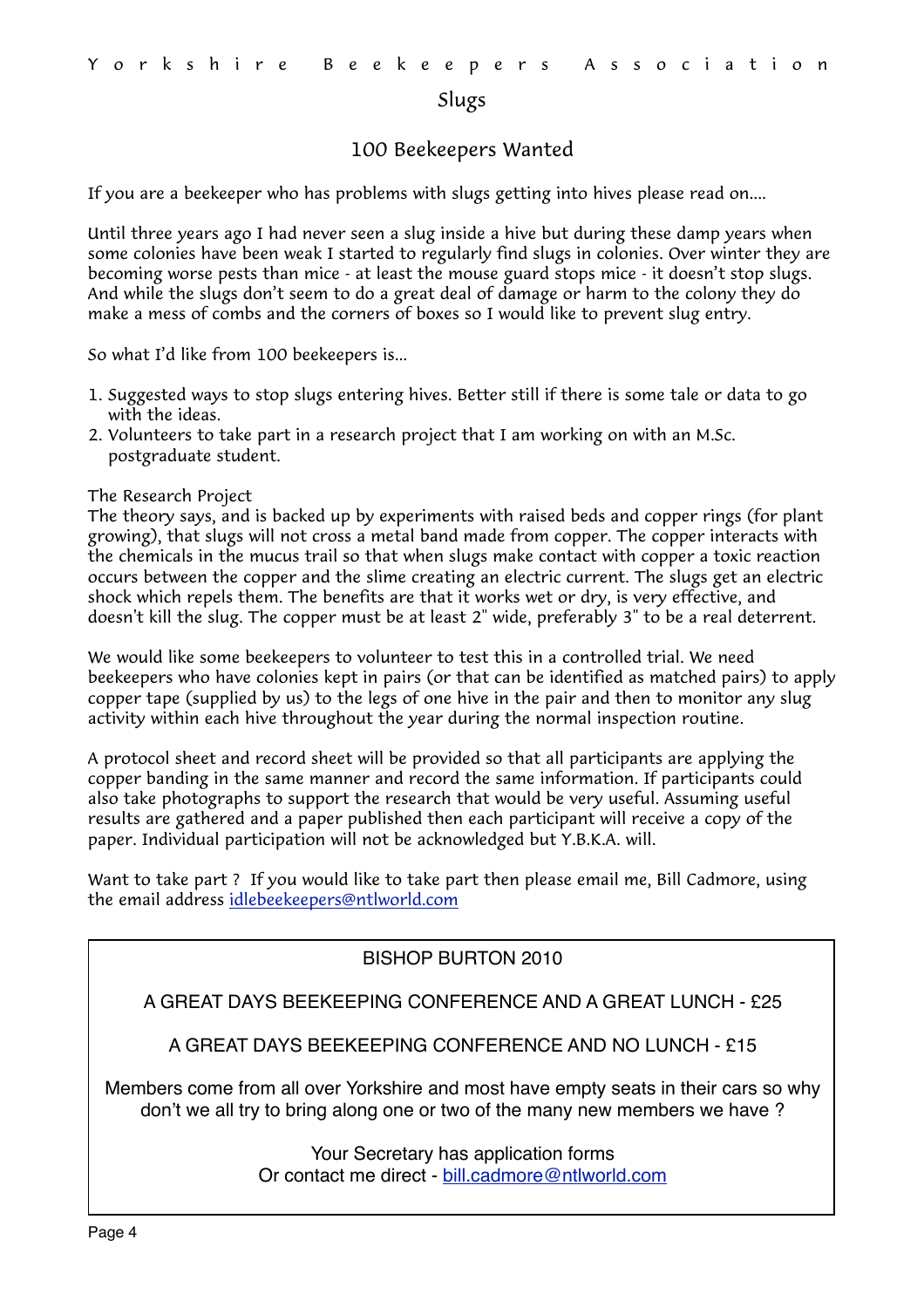### Report on 2010 BBKA Annual Delegates Meeting (ADM)

The main problem regarding the 50<sup>th</sup> BBKA ADM was in fact, is the meeting to take place of not on Saturday  $16<sup>th</sup>$  January? It was not until 5pm on the Wednesday prior to the meeting that a decision was made to run the meeting. The poor weather conditions affecting the whole of the country were causing the BBKA quite a few concerns.

As this is my first report and my first experience attending an ADM, I would be only too pleased to get feedback as to the detail you would like reported back on the ADM. It is evident from the ADM delegates pack that there certainly was a lot of business to navigate through on the day. The voting protocol did occasionally not run smoothly and required voting sheets to be destroyed and started again due to a breakdown in procedure. However it does demonstrate that the process is carried out fairly. The day is a certainly a long one, the meeting at BBKA headquarters commenced at 10-30am prompt and finished (eventually) at 6-30pm, with only a short break for lunch and minimal socialising.

The reports from the various committees were presented with only the key points raised to save time in the busy schedule.

Main points are the focus on education and information available to enable training to progress, there is a lot more to come on this subject. More to do with the rapid increase in membership, this is causing some major problems to some of the smaller associations. I don't think in Yorkshire we have the same problems as long as we maintain our education program of events such as our Spring meeting/Bishop Burton/AGM presentations and the vast number of local association lecture and apiary events. The problem is beginning to shift to the newly established beekeepers (i.e. previous beginners) we need to focus on this aspect. A lot of debate was centred on the competence of those doing training – obviously a difficult area to address. The plastic OMLET long hive is bringing in a clutch of new beekeepers and the process is raising its own difficulties, instructions do however come with the hive, but as we all know keeping bees is not a simple as following a set of instructions.

The Technical Committee announced an increase in the funds for research (£28k in budget + £63k donation) and a number of research projects are now commencing to put the cash to use.

I suppose the subject that interest us all the most are the proposals put forward to the ADM. The particularly contentious ones being the "Pesticide Endorsement" and the "Instruction to rejoin the FERA Project Board" Both of these proposals are hugely complex and carry a burden of an enormous amount of politics. The various emails I received on both these subjects and the information from our YBKA AGM formed the basis of what I was to be instructed to vote. I must comment however that the information presented to the Delegates and on the website is only a snippet of the work that the BBKA is involved with, it is also easy to slant your understanding to support your own views. When the fuller picture is explained then the picture clears.

Regarding the pesticide proposal this was defeated by a close margin in the card vote (25f/ 30a/3abs) it then went to a membership vote (4588f/9829a/1025abs) which became clearer. Had the vote gone in favour then it would have served to stifle any future dialogue on this very complex issue. [Imagine a farmer wanting to spray his crops and none of the products indicated the effect on bees – which one would he choose? (Cheapest), how does he know the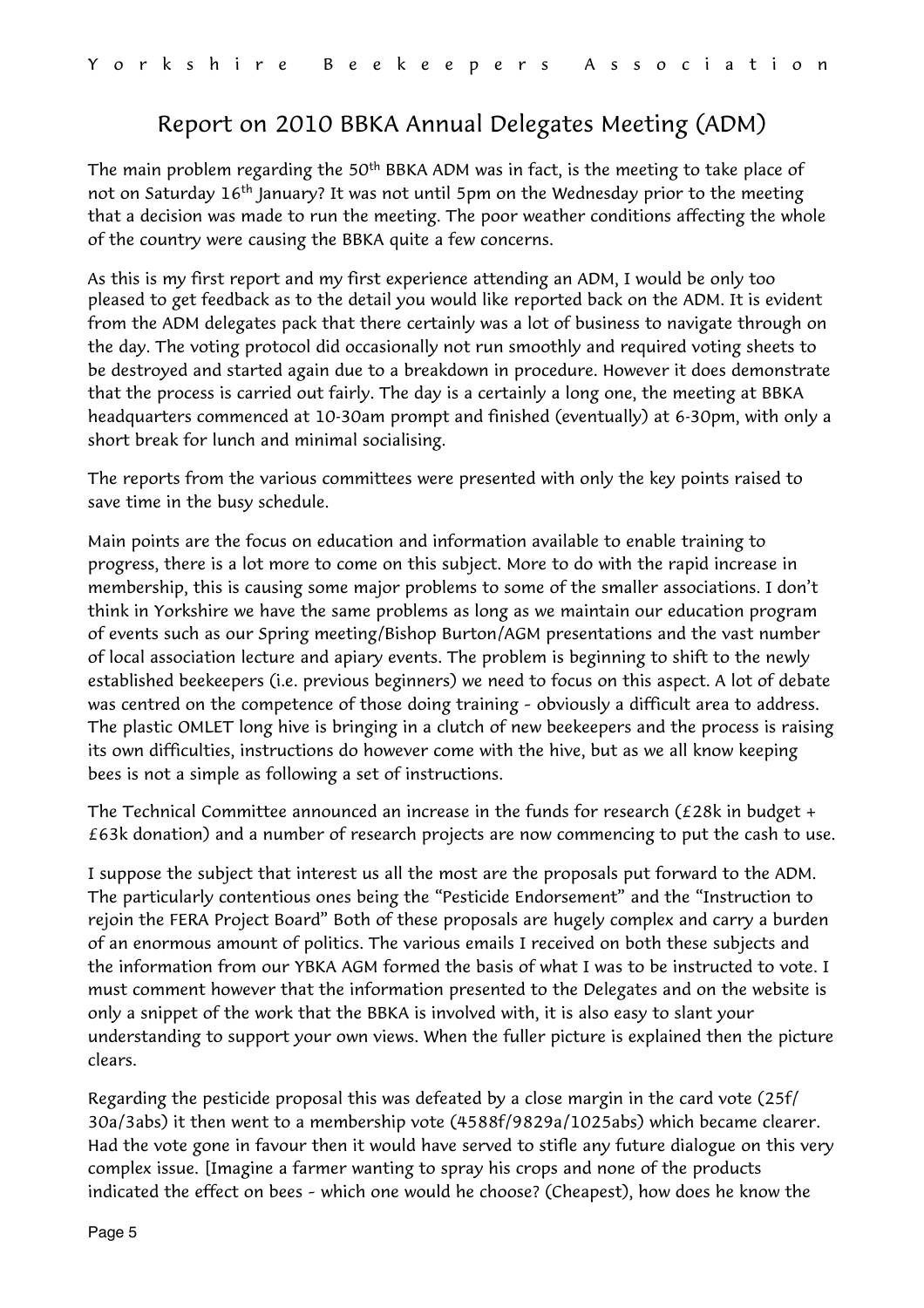effect? Is it not a good situation to have a note on a product or endorsement?]. A suggestion is that the BBKA logo is not the indication of endorsement was taken on board. The subject of taking monies from pesticide companies is another issue and is part of previous ADM proposals. I personally think the discussion on this subject must continue via the BBKA technical committees.

The rejoining of the FERA project board was also rejected (7f/39a/10abs) the reason this was rejected is to do with the immense amount of time and effort the BBKA Exec have invested in getting close to Government representatives and the Opposition Parties. The ADM thought that this approach actually puts BBKA in a favourable position (due to confidentiality issues further information cannot yet be reported) BBKA have not ruled out rejoining the project board but it is felt to "instruct" rejoining compromises the political effort and position BBKA currently have generated.

YBKA have altered the timing of the next AGM to enable the ADM proposals to be available to members. Comments at the YBKA AGM will be sought to provide further guidance to myself as the Yorkshire Delegate as to how the members of Yorkshire would like me to represent your wishes, hence the timing change to allow more time to collect comments.

In case anyone is confused there a basically 3 options for the ADM Delegate:-

1. "Mandated" by the members as to how to vote, and cannot change.

2. "Instructed" by the members as to the preferred vote but can listen to the comments at the ADM and make a final decision based on what is reported at the meeting.

3. Make up own mind at the meeting.

These options can differ for each ADM proposal.

Tony Jefferson Yorkshire Delegate

### Auction Dates

Lincoln Auction is on Sat 3rd of April

held on the Lincoln show ground starting at 10-am

Nottingham BKA Auction is on 10<sup>th</sup> of April

 at the Newark showground Winthorpe NG24 2NY starting at 10am.

Beverley Auction is on 25th April

 at Woodmansey Village Hall, Long Lane (South of Woodmansey on A1174) HU17 0RN.

York Auction is on...........tba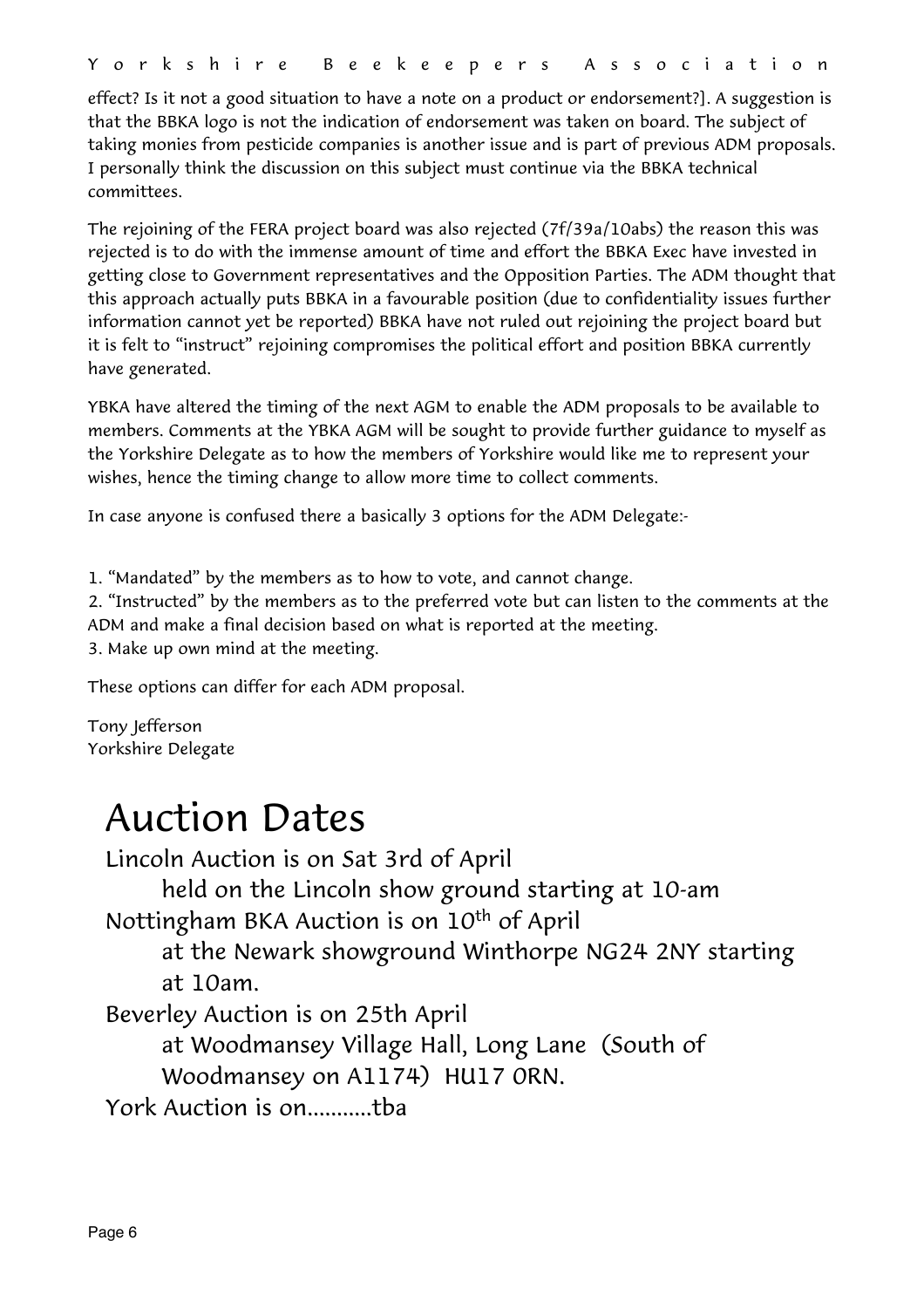### Sad News

I have just heard of the sad death of Bill Spence - a great beekeeper and a very positive and supportive member of YBKA. He had not been well for some time but had deteriorated noticeably since the summer following a nasty dog bite. We send our best wishes to his family and to his association.

### Bill Spence.

Bill's interest in bees began as a youngster over fifty years ago!

His family were farmers and at that time, as many as 1 in 3 farmers kept bees. He grew up appreciating the problems and challenges that faced a struggling farming industry. During the time that he was chairman of SRBKA and also since giving up 'The Chair', Bill had always encouraged new beginners in a practical manner offering 'hands on' experience. He liked to take people 'under his wing' so to speak!

He had a wealth of knowledge that he had gained over the many years that he had kept bees. He was always ready to share his knowledge whilst at the same time remain open minded to any new ides or initiatives.

After losing his wife, he had decided to step down as chairman and wind down his beekeeping activities but found that the beekeeping gave him a purpose and he was able to devote more time to it. About the same time, aware that beekeeping was a dying craft and that beekeeping associations had been declining in numbers, with a lack of new members replacing older retiring members, he felt that he should do something to encourage newcomers to beekeeping. Coupled with this, he had always felt very strongly that farmers should diversify and he particularly felt that he would like to reach the farming community. He had been in touch with agricultural correspondents, NFU secretaries, and Country File but although interest was expressed, nothing came of it. He then had the idea of setting up an apiary and running training courses within the Association.

From January 2003 onwards, Bill had a mission! Since then he worked extremely hard to secure a grant from DEFRA, enabling him, with help from other SRBKA members, to set up his 'dream' apiary. He had attended seminars to address farmers directly and had put on displays of honey and other by-products of beekeeping, the result being that farmers did show interest – a lot of interest! Bill organised publicity through press, radio, and TV. The result was that he was inundated with calls from people far and wide! He referred large numbers of people to local associations and 24 people were enrolled onto the first training course which included six farmers and three foresters! A second course ran the following September. All course members had been offered a nucleus of bees to start them off in their beekeeping. Bill initiated plans to set up a queen rearing station, the aim being to flood the area with BIBA drones and supply association members with BIBA mated queens free of charge, a small charge being made to non members. "The whole of the programme has taken off beyond my wildest dreams"

Despite setbacks in his health, and he clearly suffered pain which, from time to time was debilitating, he nevertheless continued with relentless enthusiasm and continued to inspire others. His health began to deteriorate noticeably throughout the last six months or so and he died peacefully in his sleep in the early hours of yesterday morning. Needless to say, he was a colourful character and to the many people who knew him well, will be sadly missed, especially by the members of SRBKA.

> Monica Coates. Secretary of SRBKA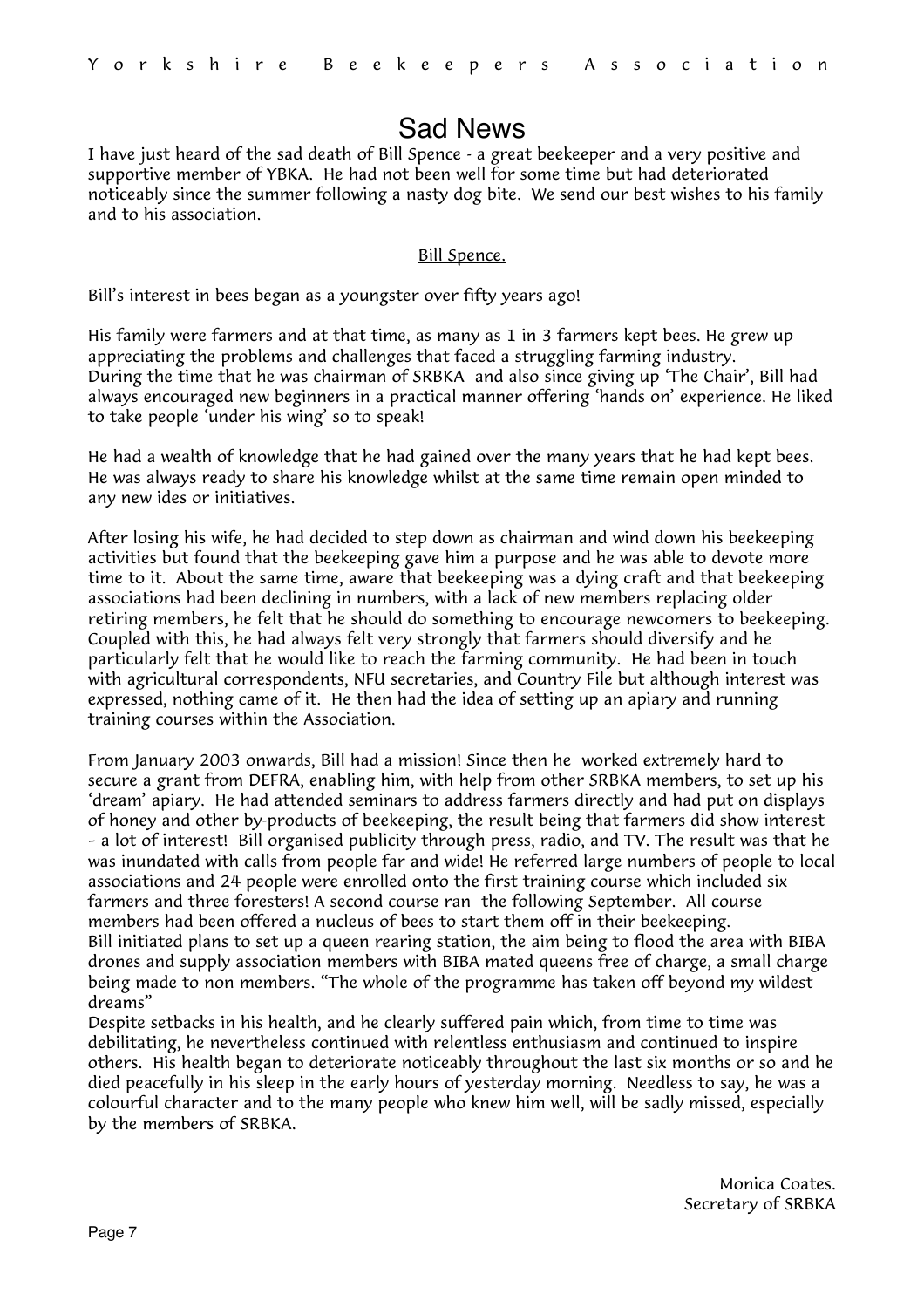### YORKSHIRE BEEKEEPERS ASSOCIATION

### **EVENTS CALENDAR 2009/10**

| <b>EVENT</b>                         | <b>VENUE</b>                             | <b>DATE</b>          |  |
|--------------------------------------|------------------------------------------|----------------------|--|
| <b>BBKA Module tutorial</b>          | Normanby Pavilion GYS                    | 19 December 2009     |  |
| <b>BBKA Module tutorial</b>          | Normanby Pavilion GYS                    | 9 January 2010       |  |
| <b>BBKA Annual Delegates Meeting</b> | Stoneleigh Warks                         | 16 January 2010      |  |
| YBKA GPC meeting                     | Normanby Pavilion GYS                    | 5 February 2010      |  |
| <b>BBKA Module tutorial</b>          | Normanby Pavilion GYS                    | 20 February 2010     |  |
| <b>YBKA Spring Conference</b>        | Normanby Pavilion GYS                    | 6 March 2010         |  |
| <b>BBKA Module Examinations</b>      | Normanby Pavilion GYS                    | 20 March 2010        |  |
| YBKA Honey Judges workshop           | Normanby Pavilion GYS                    | 27 March 2010        |  |
| <b>BBKA Stoneleigh Conference</b>    | Stoneleigh Warks                         | 16,17,18 April 2010  |  |
| YBKA Bishop Burton Conference        | <b>Bishop Burton College</b><br>Beverley | 24 April 2010        |  |
| <b>YBKA GPC meeting</b>              | Normanby Pavilion GYS                    | 7 May 2010           |  |
| <b>YBKA Queen Rearing course</b>     | Normanby Pavilion GYS                    | 12 & 13 June 2010    |  |
| <b>YAS Countryside Days</b>          | <b>Great Yorkshire</b><br>Showground     | 15 & 16 June 2010    |  |
| <b>YBKA GPC meeting</b>              | Normanby Pavilion GYS                    | 18 June 2010         |  |
| <b>Great Yorkshire Show</b>          | Normanby Pavilion GYS                    | 13, 14, 15 July      |  |
| YBKA GPC meeting                     | Normanby Pavilion GYS                    | 24 September 2010    |  |
| YAS Countryside Live                 | <b>Great Yorkshire</b><br>Showground     | 23 & 24 October 2010 |  |
| YBKA GPC meeting                     | Normanby Pavilion GYS                    | 3 December 2010      |  |
| YBKA AGM                             | Normanby Pavilion GYS                    | 4 December 2010      |  |

### March Conference 6th March

Dr Helen Crews

Head of Inspectorate Programme The Food and Research Agency Topic: Healthy Bees Plan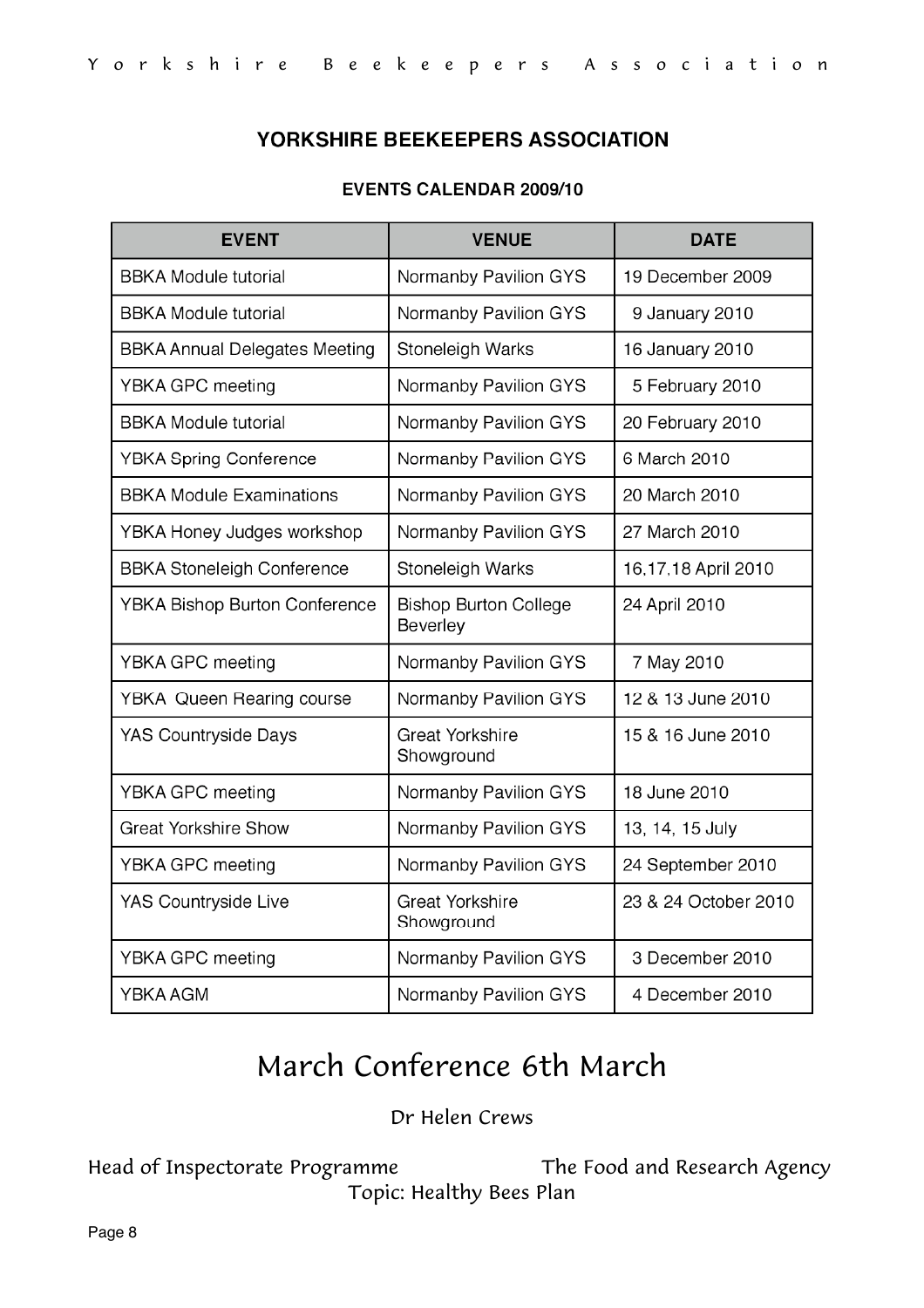### Y.B.K.A. Executive Committee

Chairman / Honey Show Organisation Dave Shannon 01302-772837 [dave\\_aca@tiscali.co.uk](mailto:dave_aca@tiscali.co.uk) Vice Chairman / Newsletter Editor Bill Cadmore 01132160482 [bill.cadmore@ntlworld.com](mailto:bill.cadmore@ntlworld.com) Secretary Brian Latham 01132643436 [brian.latham@ntlworld.com](mailto:brian.latham@ntlworld.com) Treasurer John Whittaker 01937 834688 [johnmartinwhitaker@hotmail.com](mailto:johnmartinwhitaker@hotmail.com) Equipment Officer Peter Hoskins 01132554853 [peter.hoskins7@ntlworld.com](mailto:peter.hoskins7@ntlworld.com) Education/Examinations Wendy Maslin 01482 656018 [wendy@maslin.karoo.co.uk](mailto:wendy@maslin.karoo.co.uk)

BBKA Delegate Tony Jefferson 07749731945 [stoneleabees@yahoo.co.uk](mailto:tony@stoneleabees.wanadoo.co.uk) Information Officer Vacant Environment and spray liaison officer Alan Woodward 01302-868169 [janalan44@btinternet.com](mailto:janalan44@btinternet.com) Web Master Eli Shannon [eliboosha@tiscali.co.uk](mailto:eliboosha@tiscali.co.uk) YAS Representative Michael Badger 0113 294 5879 [buzz.buzz@ntlworld.com](mailto:buzz.buzz@ntlworld.com) Executive members David Aston [davidaston@aston-consult.co.uk](mailto:davidaston@aston-consult.co.uk) Phil Gee [pjgphilgee@aol.com](mailto:pjgphilgee@aol.com) NBU Representative Ivor Flatman 01924 252795 07775 119436 [ivor.flatman@fera.gsi.gov.uk](mailto:ivor.flatman@fera.gsi.gov.uk)

### FREE TRAINING

Want to have a Trainers Qualification ?

Worth considering for anybody teaching beekeeping.....

The Health Bees Plan board are still willing to take application for the Train the Trainer funding for those wanting to take the C&G 7303 (PTLLS) course Some courses won't start at your local college until September & the offer is likely to be extended into 2010-11.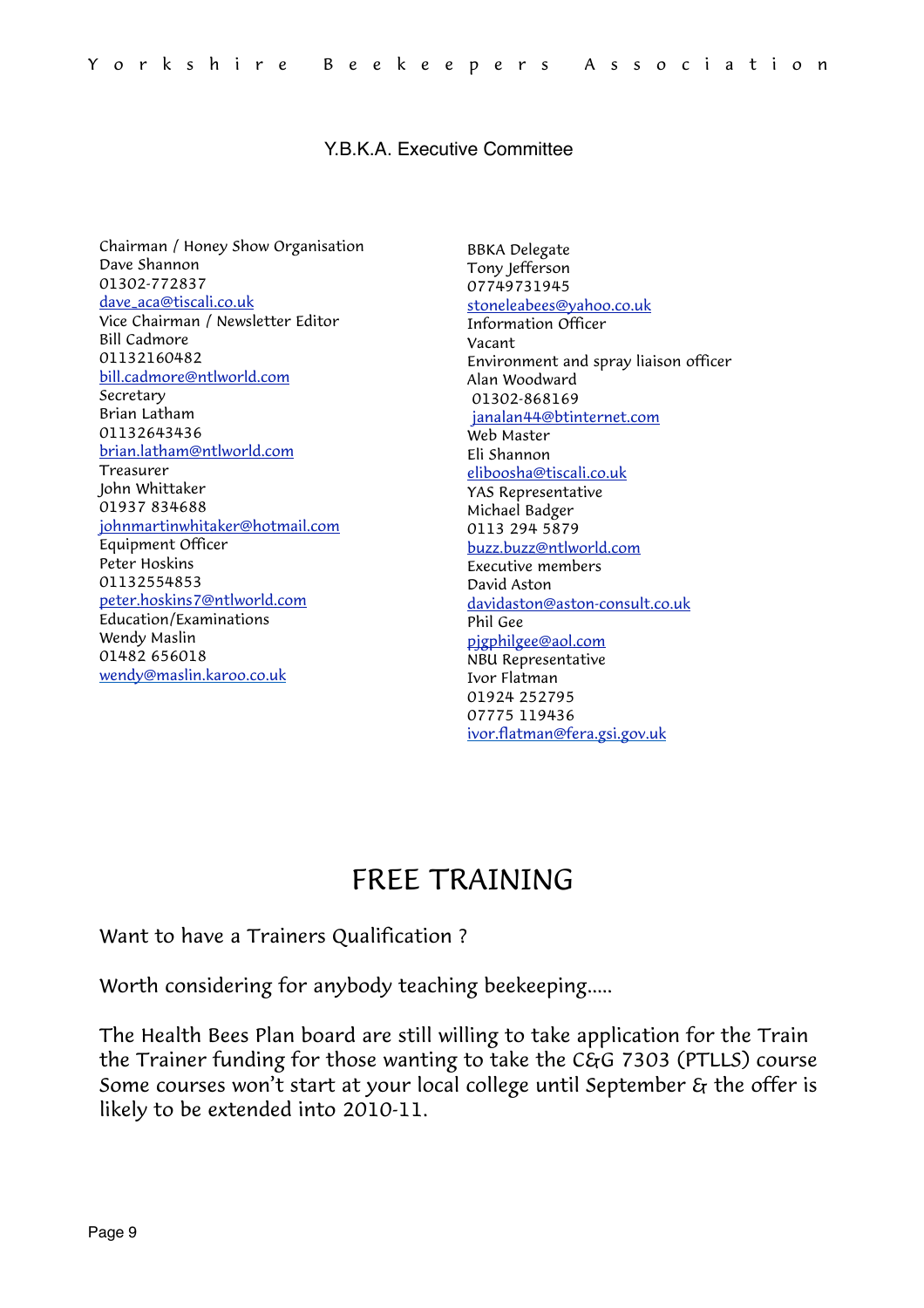Yorkshire Beekeepers association

### March Conference 6th March

Dr Helen Crews

### Head of Inspectorate Programme The Food and Research Agency

Topic: Healthy Bees Plan

The YBKA Pavilion Yorkshire Showground Harrogate

10.00 a.m.

Free buffet lunch Tea & Coffee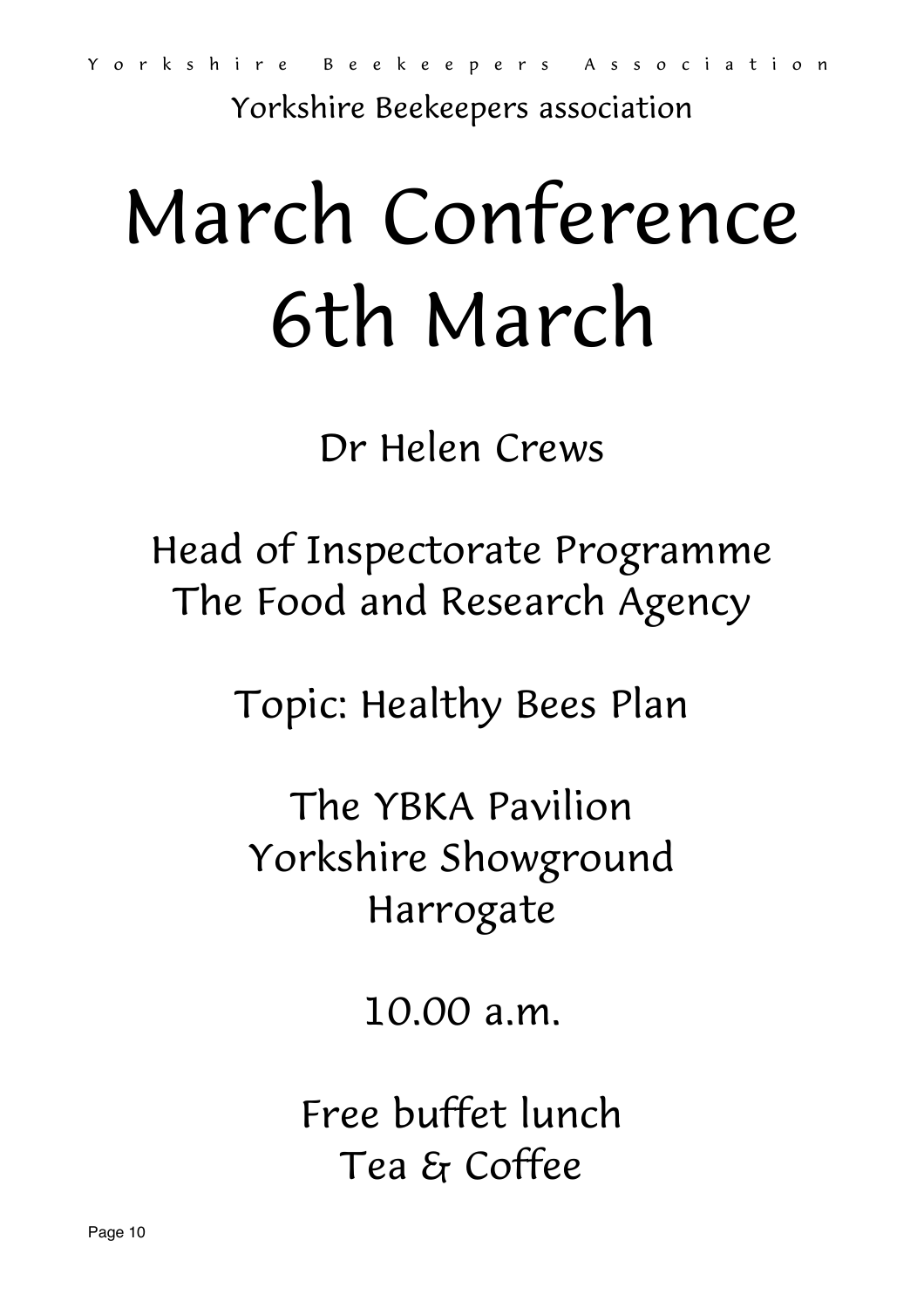|                       | Sponsored by Northern Bee Books                        | THE YORKSHIRE BEEKEEPERS ASSOCIATION                                              |
|-----------------------|--------------------------------------------------------|-----------------------------------------------------------------------------------|
|                       | mme<br>Progra                                          |                                                                                   |
| $0800 - 0930$         | Registration                                           |                                                                                   |
| 0930 - 0935           | Welcome and Introductions                              | In conjunction with Bishop Burton College                                         |
| $0835 - 1030$         | Dr Giles Budge                                         | Saturday 24th April 2010                                                          |
|                       | Ø<br>Colony losse                                      | YORKSHIRE BEEKEEPERS ASSOCIATION                                                  |
| 1030 = 1050           | Coffee                                                 | AT BISHOP BURTON COLLEGE, BEVERLEY<br>EAST RIDING of YORKSHIRE<br>52nd CONFERENCE |
| $1050 - 1150$         | Honey Bee<br>Dr Jamie Ellis<br>Plight of the Hone      | "Making the best of Beekeeping knowledge to<br>improve your practical skills"     |
| $1200 - 1300$         | Practical beekeeping<br>Willie Robson                  | <b>Guest Lecturers</b>                                                            |
| Luncheon              |                                                        | Dr Giles Budge                                                                    |
| $1400 - 1500$         | Dr Jamie Ellis<br>The Ecology of the Small Hive Beetle | Research Co-ordinator<br>National Bee Unit                                        |
| 1500 - 1545           | Discussion                                             | Assistant Professor of Entomology<br>University of Florida<br>Dr Jamie Ellis      |
| $1545 - 1615$         | Tea                                                    | Willie Robson                                                                     |
| Goodbyes and disperse |                                                        | Chain Bridge Honey Farm                                                           |